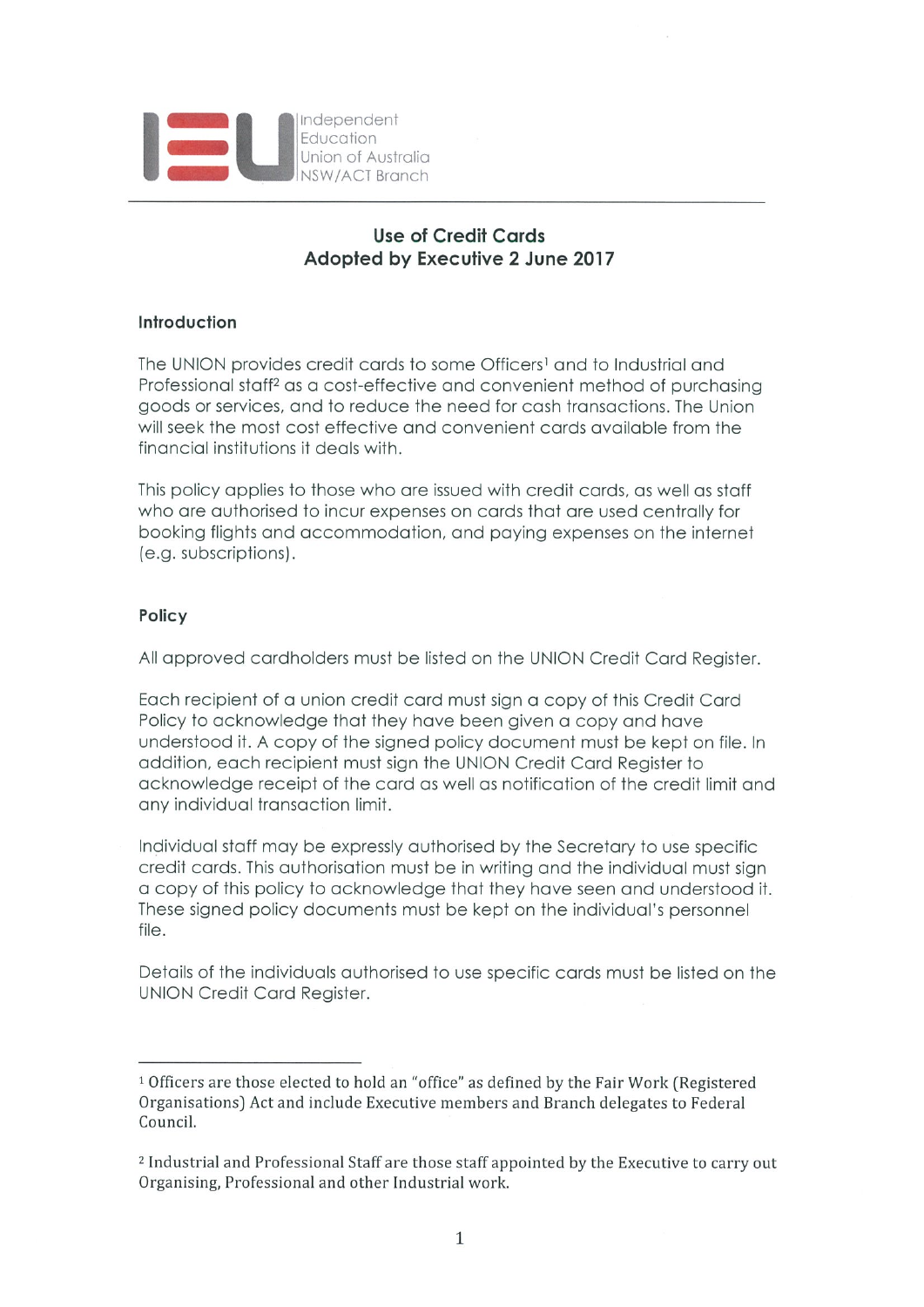## Use and enfiflement

Credit cords ore only to be used for volid UNION business, for purehoses fhot ore directly reloted to the Officiol's or employee's responsibilities,

The cardholder may not, in any circumstances, delegate use of the card without the express permission of the Secretary.

Credit cords should only be used for purehoses where purchose orders or invoices ore unovoiloble for the fronsocfion. Where possible if is preferoble to purehose from businesses with which the UNION hos on existing occount.

### Unauthorised or inappropriate use

The cardholder will be held personally liable for unauthorised transactions unless the cord is lost, stolen or subject to froud by o third porty.

Unauthorised transactions include:

- Private or personal expenditure. In the case of accidental personal use this must be reported to accounts staff as soon as practicable following discovery of the error and reimbursement made immediately.
- , Use of the credit cord to poy for goods or services which might discredit the nome or reputotion of the Union.
- Payment of civil infringement notices (parking fines, speeding fines, etc.).

### Credif cord misconducf

Breaches of this policy will be dealt with by the Secretary according to the severity of the breach. Disciplinary procedures may be instituted, and in extreme coses reference will be mode to the police for criminol investigotion.

### **Cancellation and security**

Credit cards must be stored securely and cardholders should take security precautions when on leave or travelling overseas. Where travel is of a personal nature cardholders should consider keeping their cards locked appropriately on Union premises.

Cardholders must immediately return their credit card to the accounts department on termination of employment with the UNION, or at any time when requested to do so by the Secretary.

If a card is lost or stolen it must be immediately reported to the accounts department so that the card can be immediately cancelled. Cardholders should keep a record of the bank hotline for reporting lost or stolen cards and make a report immediately if it impractical to report to accounts immediately.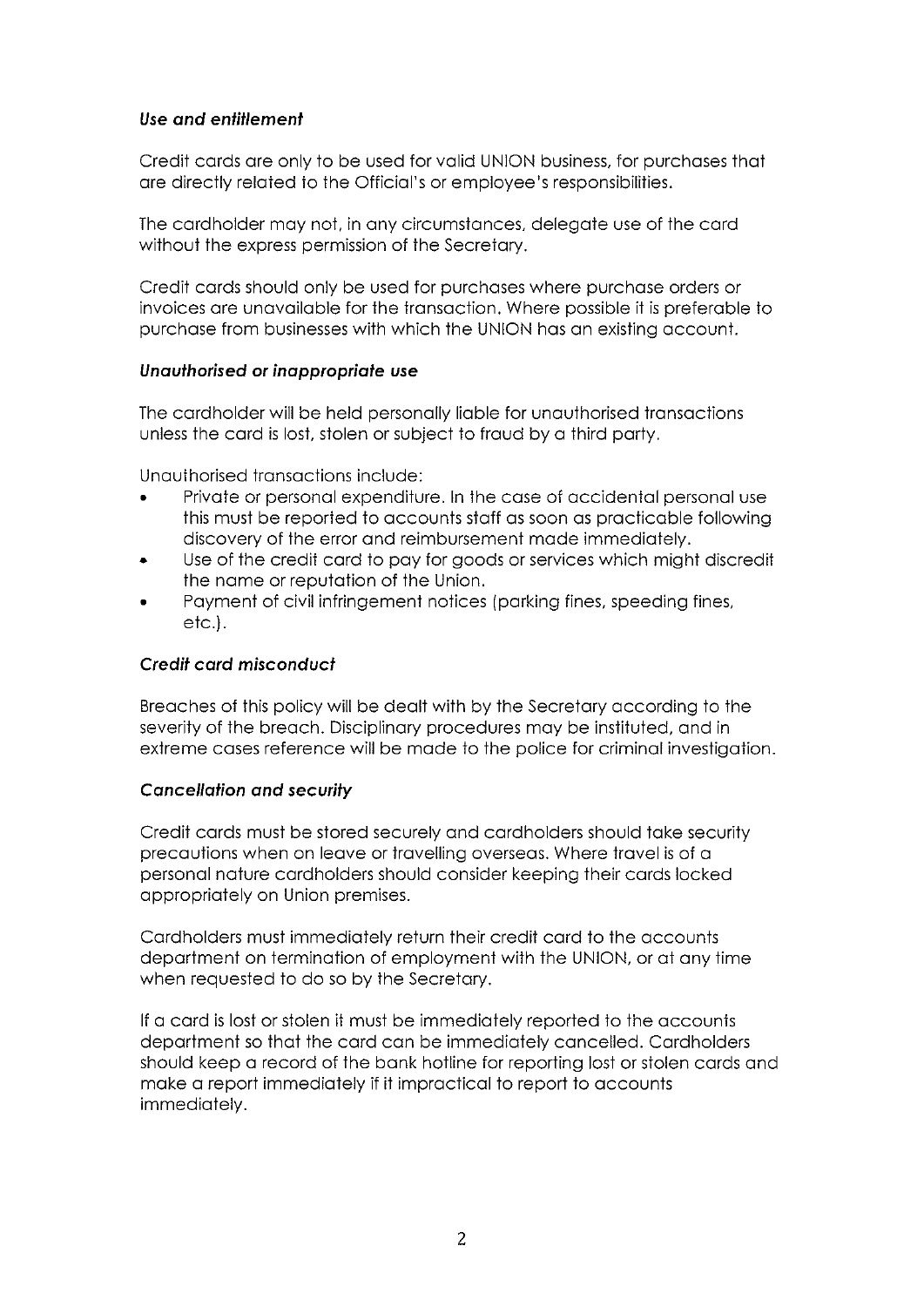## Credit limits

Each card's credit limit and individual transaction limit will be notified to the user when the card is issued, and will be included in the UNION Credit Card Register. Individuol cord limits ore currently reported on monthly slotements

Changes to credit limits and transaction limits must be authorised by the Secretary.

### Cosh advonces

Credit cards issued by the UNION do not allow cash advances.

## **Documentation**

The cardholder must keep supporting documentation in respect of all purehoses mode using the credit cord. In this context, supporting documentation will comprise a tax invoice / receipt. The customer copy of the credit card receipt is not sufficient evidence in isolation.

In the absence of supporting documentation, the cardholder may be required to provide a statutory declaration in relation to the unsupported expenditure,

## Procedures

## Reconciliofion and aufhorisofion

The cardholder must reconcile the monthly credit card statement to supporting documentation (see above) and include on the monthly statement sufficient detail to enable appropriate allocation of the expense. The reconciliation should occur within seven days of receipt of the statement.

The cordholder must sign the monthly credit cord stofemenf to verify:

- the accuracy of the statement<br>• the fact that the goods and ser
- the fact that the goods and services have been received by the UNION, and
- Ithat all transactions were made for official purposes in accordance with this Policy.

If the card is used for meals or entertainment, the total number of people being entertained, their names, and the names of the organisations they represent, must be noted on the back of the receipt. This includes any UNION officers or employees.

Any in accuracies on the statement must be notified to the accounts department.